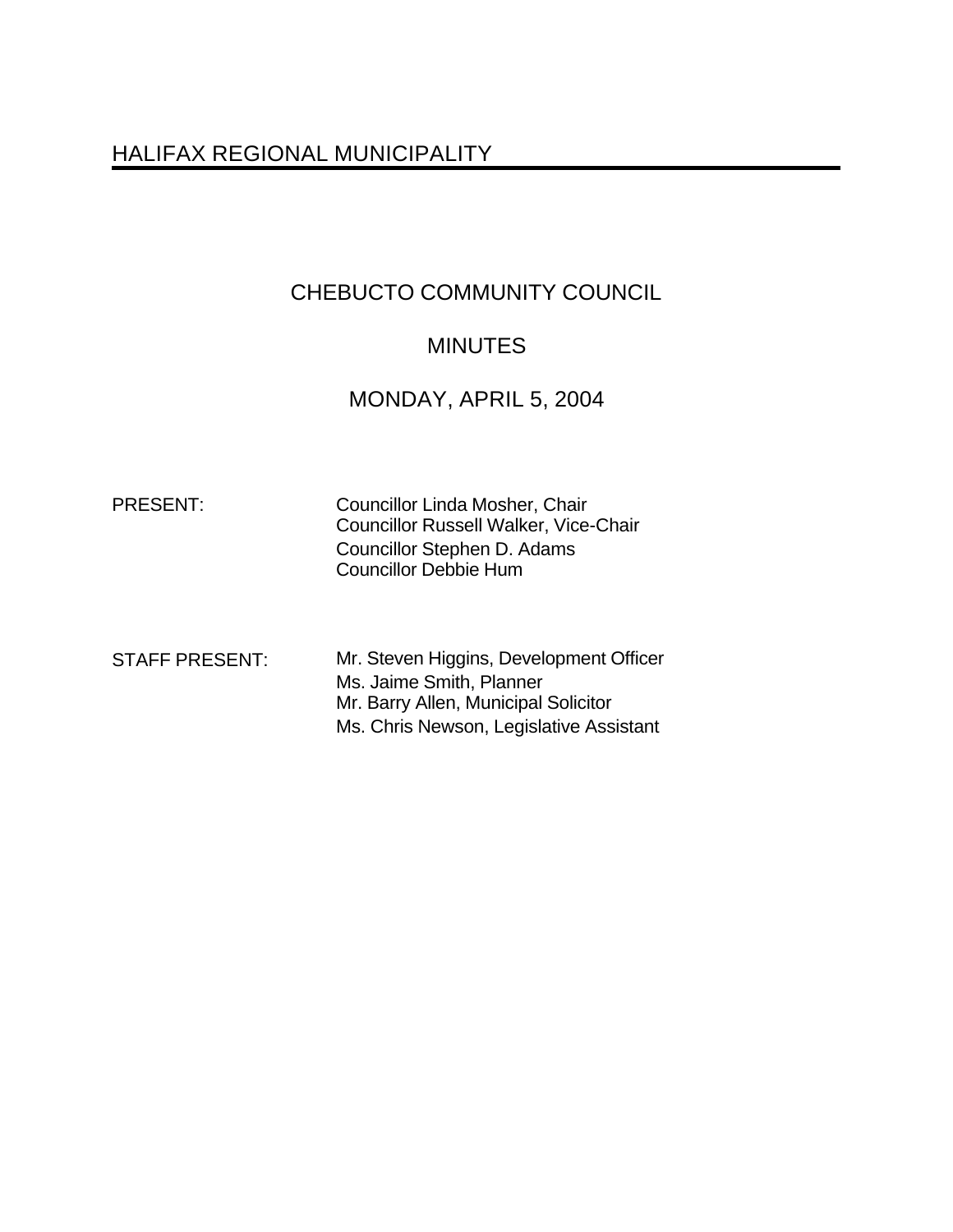## **TABLE OF CONTENTS**

| 1.  |            |                                                             |                                                                                                           |  |
|-----|------------|-------------------------------------------------------------|-----------------------------------------------------------------------------------------------------------|--|
| 2.  |            |                                                             |                                                                                                           |  |
|     | 2.1        |                                                             |                                                                                                           |  |
| 3.  |            | APPROVAL OF THE ORDER OF BUSINESS AND APPROVAL OF ADDITIONS |                                                                                                           |  |
| 4.  |            |                                                             |                                                                                                           |  |
|     | 4.1        |                                                             |                                                                                                           |  |
|     |            | 4.1.1                                                       |                                                                                                           |  |
| 5.  |            |                                                             |                                                                                                           |  |
| 6.  |            |                                                             |                                                                                                           |  |
| 7.  |            |                                                             | CONSIDERATION OF DEFERRED BUSINESS - None  4                                                              |  |
| 8.  |            |                                                             |                                                                                                           |  |
|     | 8.1<br>8.2 |                                                             | Variance Appeal - 54 Convoy Avenue, Halifax  4                                                            |  |
| 9.  |            |                                                             |                                                                                                           |  |
| 10. |            |                                                             |                                                                                                           |  |
|     | 10.1       |                                                             |                                                                                                           |  |
|     |            | 10.1.1                                                      | Case 00616: Amendment to the Prospect and Chebucto<br>Peninsula Land Use By-Laws - Tourist Attractions  8 |  |
|     |            | 10.1.2                                                      | Case 00562: MPS and LUB Amendment - Evergreen Place,                                                      |  |
|     | 10.2       |                                                             | DISTRICT 16 - PLANNING ADVISORY COMMITTEE REPORT  8                                                       |  |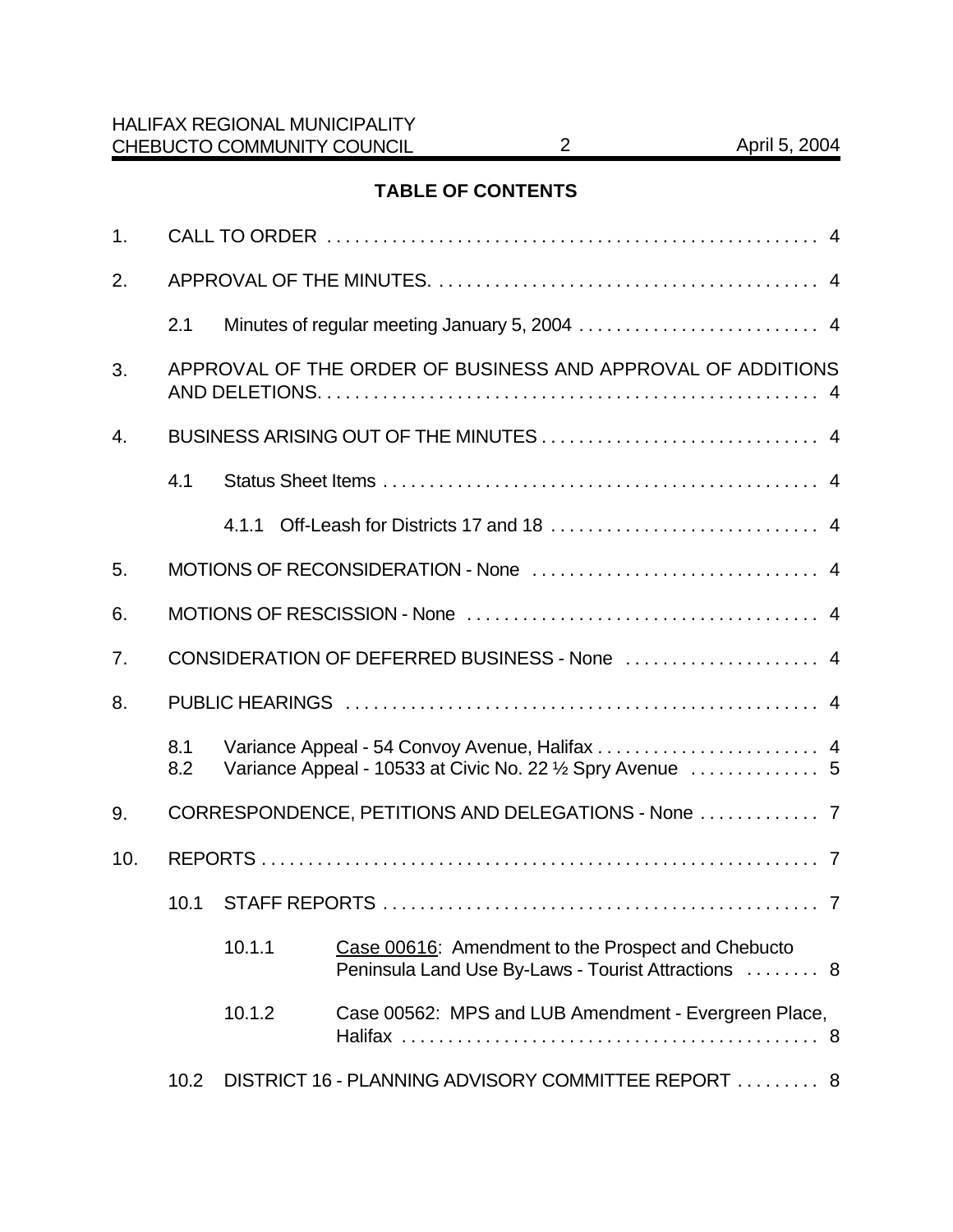|     |      |        | <b>HALIFAX REGIONAL MUNICIPALITY</b><br>CHEBUCTO COMMUNITY COUNCIL | 3 | April 5, 2004                                                                                              |
|-----|------|--------|--------------------------------------------------------------------|---|------------------------------------------------------------------------------------------------------------|
|     |      |        | 10.2.1 Case 00627: Amendment to Stage II Development Agreement for |   | Swiss Chalet, 358 Lacewood Drive, Halifax  8                                                               |
|     | 10.3 |        |                                                                    |   |                                                                                                            |
|     |      | 10.3.1 |                                                                    |   | Herring Cove Road Improvement Study - Terms of Reference<br>and Outline of Public Participation Process  8 |
| 11. |      |        |                                                                    |   |                                                                                                            |
| 12. |      |        |                                                                    |   |                                                                                                            |
| 13. |      |        |                                                                    |   |                                                                                                            |
| 14. |      |        |                                                                    |   |                                                                                                            |
| 15. |      |        |                                                                    |   |                                                                                                            |
| 16. |      |        |                                                                    |   |                                                                                                            |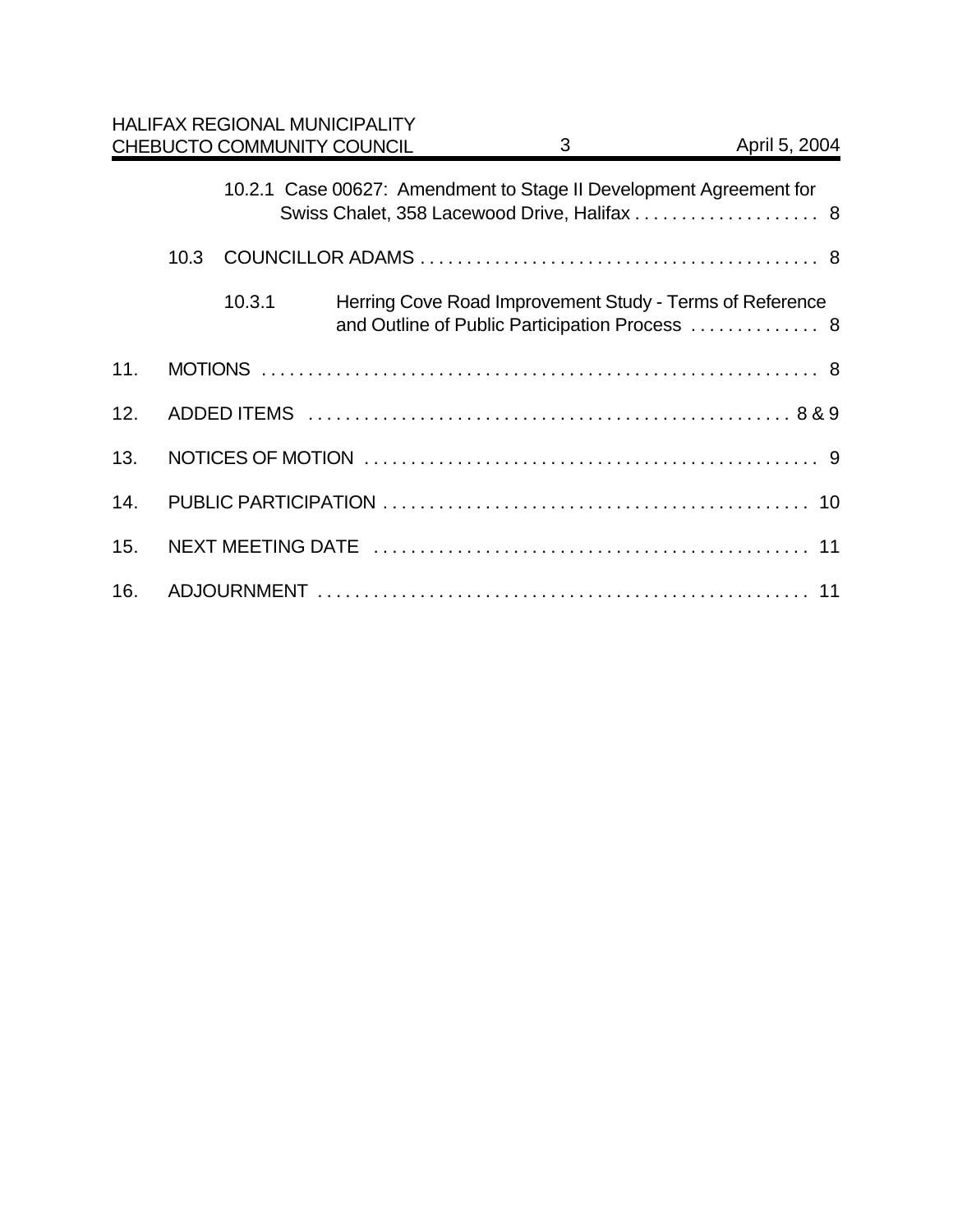## **1. CALL TO ORDER**

The Chair called the meeting to order at 7:00 pm at the Keshen Goodman Library, 330 Lacewood Drive, Halifax.

#### **2. APPROVAL OF MINUTES**

2.1 Minutes of Regular Meeting January 5, 2004.

**MOVED BY Councillor Walker, seconded by Councillor Adams that the minutes of January 5, 2004 be approved as circulated. MOTION PUT AND PASSED UNANIMOUSLY.**

## **3. APPROVAL OF THE ORDER OF BUSINESS AND APPROVAL OF ADDITIONS AND DELETIONS**

#### ADDED ITEMS: 12.1 26 Armshore Drive

- 12.2 Belchers Marsh Councillor Hum
- 12.3 Community Wharf and Liability Councillor Adams

## **MOVED BY Councillor Adams, seconded by Councillor Hum that the Order of Business be approved as amended. MOTION PUT AND PASSED UNANIMOUSLY.**

#### **4. BUSINESS ARISING OUT OF THE MINUTES**

- 4.1 Status Sheet Items
	- 4.1.1 Off-Leash for Districts 17 and 18

Nothing new to report. Item to remain on Status Sheet.

- **5. MOTIONS OF RECONSIDERATION None**
- **6. MOTIONS OF RESCISSION None**
- **7. CONSIDERATION OF DEFERRED BUSINESS None**
- **8. PUBLIC HEARINGS**
	- 8.1 Variance Appeal 54 Convoy Avenue, Halifax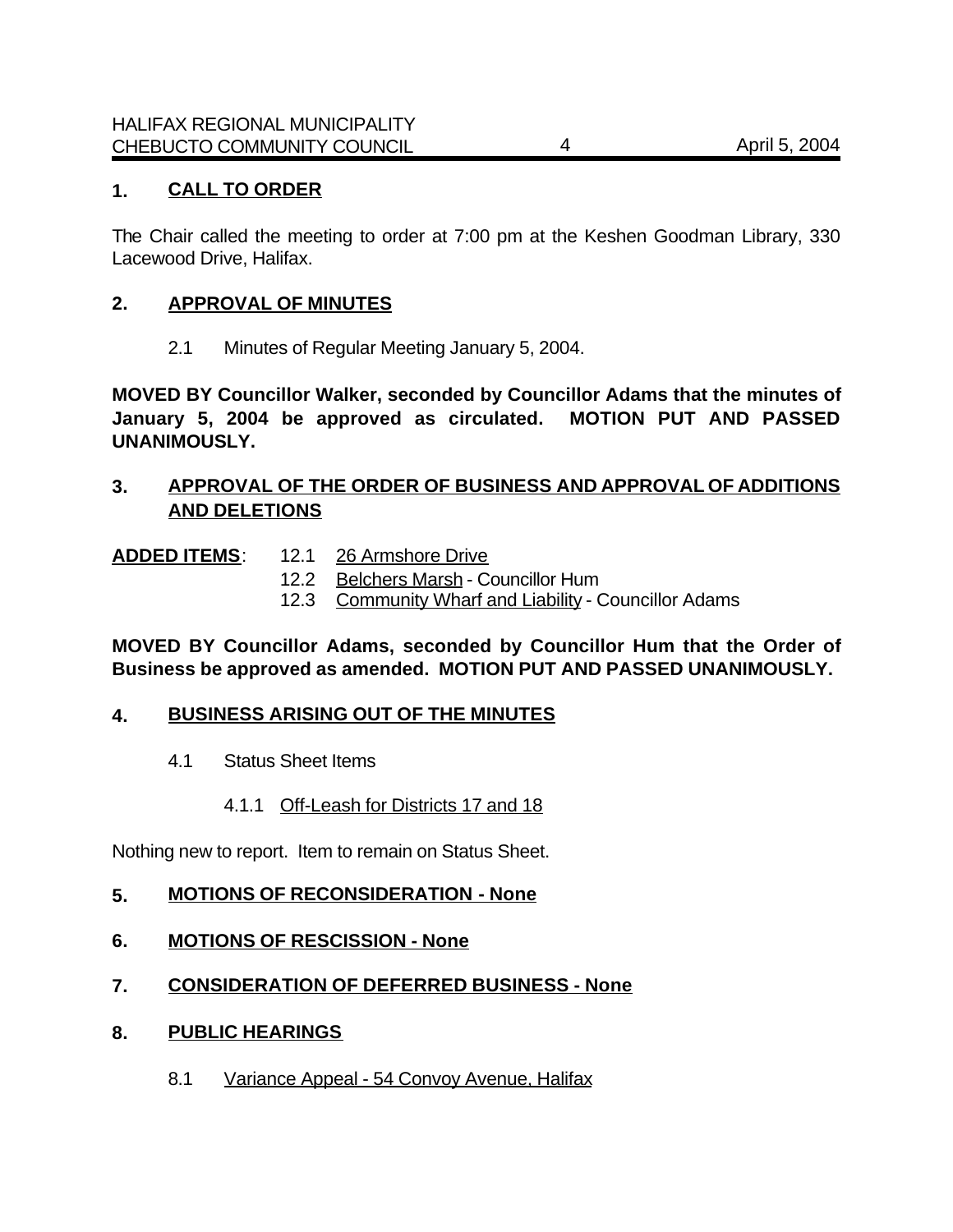• A report dated April 5, 2004 was before Community Council.

Mr. Steven Higgins, Development Officer, presented the report.

Councillor Mosher presented the guidelines/procedures for public hearings then **opened the public hearing** calling for any speakers within 30 meters of the property for or against the variance appeal.

## **PUBLIC SPEAKERS:**

**Mr. Michael Tweel, Suite 305, 5670 Spring Garden Road** (Representing Applicant)

- Referring to a copy of the plan legend, he noted the building on 22 Spry Avenue is centered on the two lots and appears to be at a greater distance than Civic number 24. Letter submitted to Development Officer raises no failure of section 35.1 or 35.3.
- In support of the application.

## **Mr. Geoff Keddy, Architect** (Representing Owner)

- Garages in area are allowed to be 4' from property line but a residential portion has to stay at 8' from property line. He showed design (drawing) of addition without approved variance.
- Presented pictures of other properties on Convoy Avenue with additions such as carports/garages with enclosed spaces above. Pictures show the proposal is not out of character for the neighbourhood. Two examples (pictures distributed) show properties with structures built on top of garages within 4' or less from property line.

The Chair gave third and final call for public speakers, hearing none it was **MOVED BY Councillor Walker, seconded by Councillor Adams that the public hearing be closed. MOTION PUT AND PASSED UNANIMOUSLY.**

**MOVED BY Councillor Walker, seconded by Councillor Hum that Chebucto Community Council overturn the Development Officer's decision to refuse the variance. MOTION PUT AND PASSED UNANIMOUSLY**.

## 8.2 Variance Appeal - 10533 at Civic No. 22½ Spry Avenue

• A staff report dated April 5, 2004 was before Community Council.

Mr. Steve Higgins, Development Officer, presented the report.

Councillor Mosher presented the guidelines/procedures for public hearings, opened the public hearing and called for any speakers for or against the variance appeal.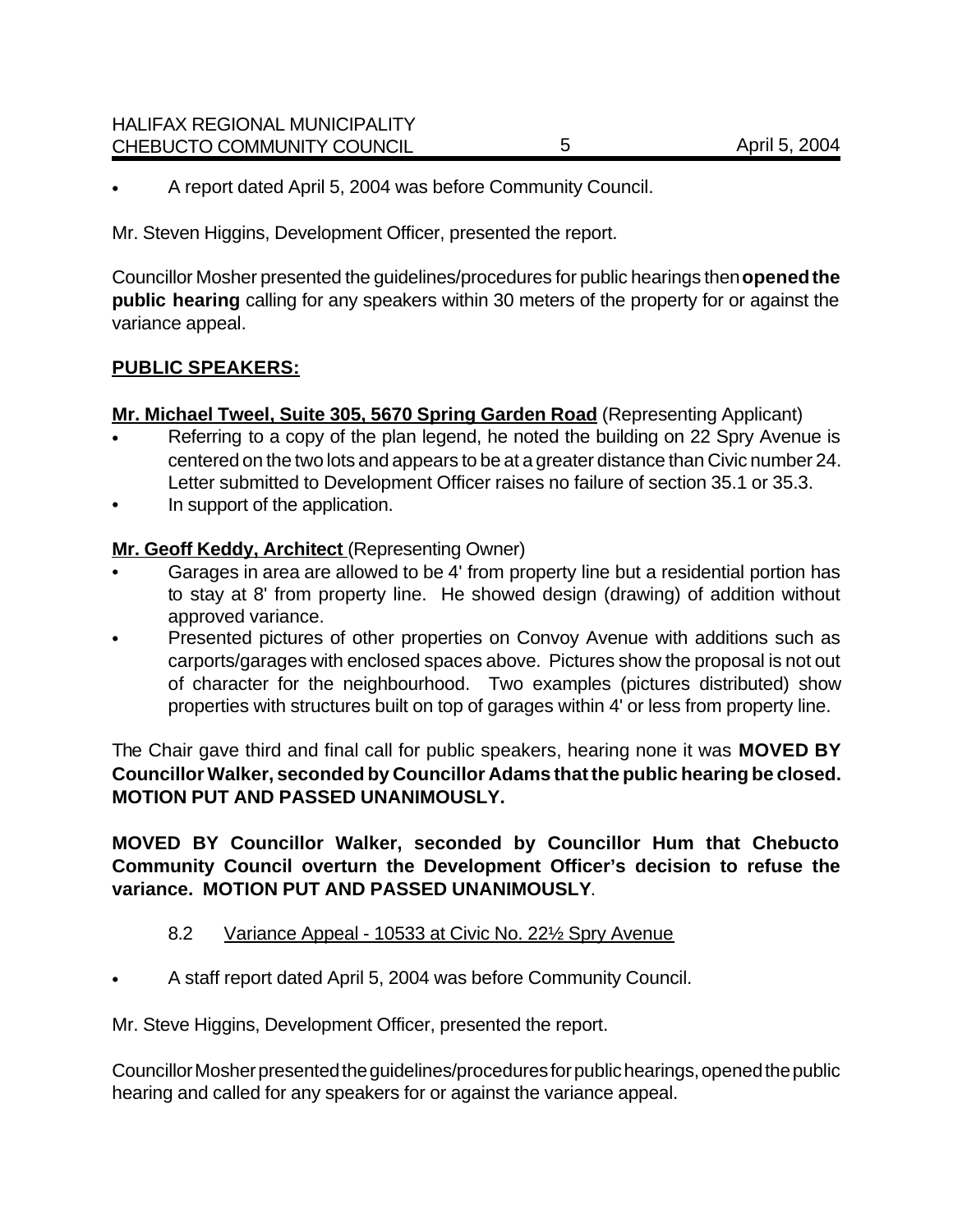## **PUBLIC SPEAKERS:**

#### **Mr. Ronald Marshall, owner of 22 Spry Avenue**

- He has requested information but has not received anything more than a single family dwelling is planned for the lot and until he has more information he cannot support the variance. Papers were sent to him in Toronto while he was en route back to Nova Scotia so he has not had time to get information on the sewer/water line installation.
- Thought 22½ Spry Avenue was part of his own lot. Did not look at his survey until he received notice of this variance.

Councillor Walker inquired if water and sewer could be installed without disturbing his (Mr. Marshall's) property, would he support the variance. Mr. Marshall responded he would support the variance if it is a single family home and no damage would be caused to his property. He added there is not a lot of room and wonders how the work (getting the pipes through) could possibly be done. For twenty years no development has been done to that lot and there are railroad tracks still buried there. He is mostly concerned with his foundation and the possible blasting more so than any traffic that may use the driveway that will be located close to his property.

#### **Mr. Michael Tweel, Representing Estate of Donald Keddy, Applicant**

- In terms of lot size, if the Land Use By-Laws were applicable this lot would be three times larger than the minimum required.
- Issue of installation of services does not specifically fall under Section 235.
- Installation of services will be in roughly same area as the 10' strip of road.

Mr. Marshall commented that 24 Spry Avenue's foundation is only 11' from the proposed lot.

The Chair gave third and final call for public speakers, hearing none it was **MOVED BY Councillor Adams, seconded by Councillor Walker that the public hearing be closed. MOTION PUT AND PASSED UNANIMOUSLY.**

Councillor Walker clarified the proposal is to construct a single family dwelling at 22½ Spry Avenue. Councillor Adams/Mosher also clarified the applicant is simply attempting to establish whether the property is developable and there is no development plan presented at this time. Mr. Steven Higgins, Development Officer, confirmed there is no building permit being held at this time nor a plan presented.

## **MOVED BY Councillor Adams, seconded by Councillor Hum that Chebucto Community Council defer this item to the May 3, 2004 meeting to allow more time for**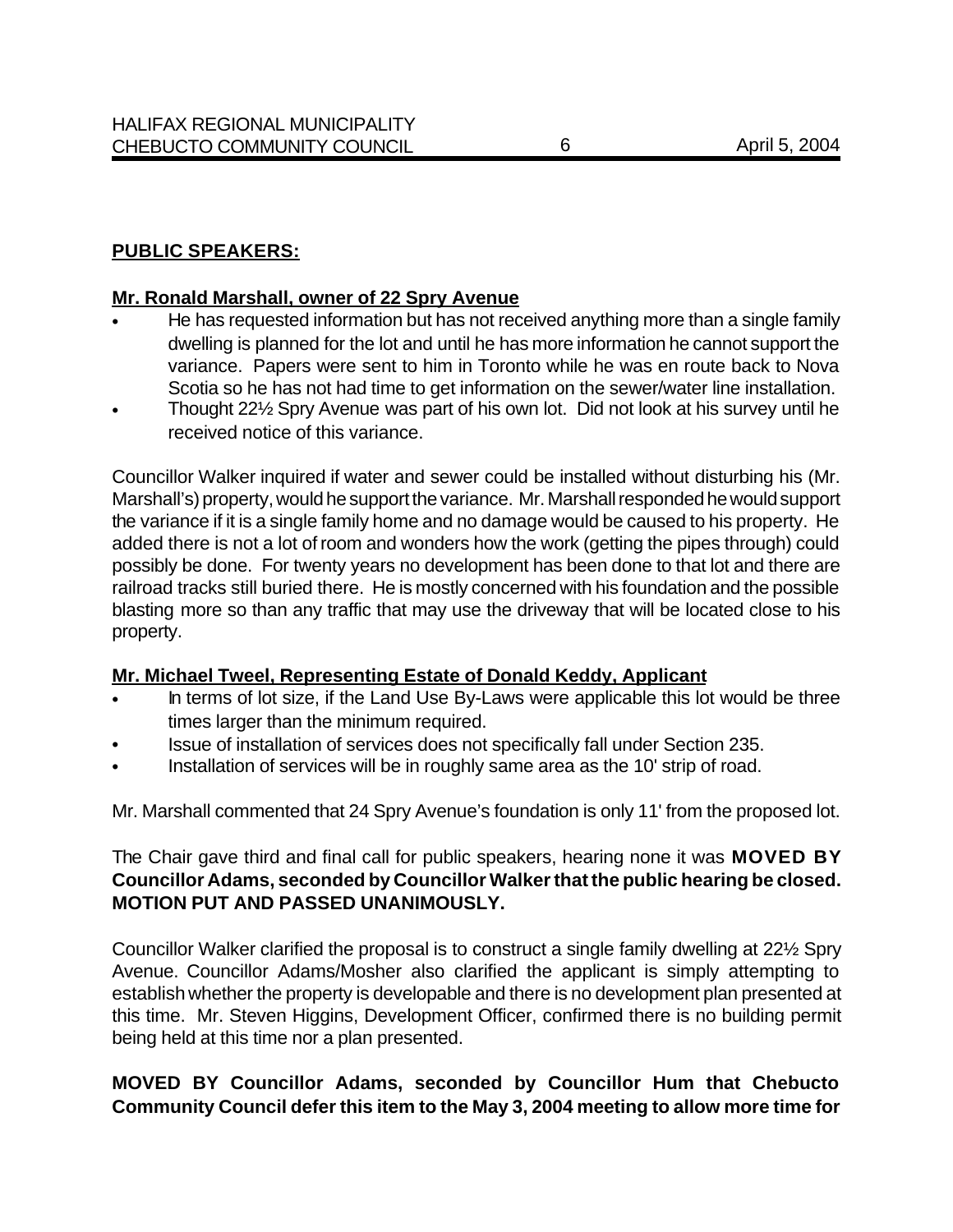**information gathering by area resident regarding installation of services that may require blasting which could result in damage to the adjacent properties/foundation. MOTION PUT AND PASSED UNANIMOUSLY.**

## **9. CORRESPONDENCE, PETITIONS AND DELEGATIONS - None**

## **10. REPORTS**

## **10.1 STAFF REPORTS**

- 10.1.1 Case 00616: Amendment to the Prospect and Chebucto Peninsula Land Use By-Laws - Tourist Attractions
- A staff report dated March 16, 2004 was before Community Council.

Ms. Jaime Smith, Planner I, presented the report.

**MOVED BY Councillor Walker, seconded by Councillor Adams that Chebucto Community Council give first reading to the proposed amendments to the Planning District 5 (Chebucto Peninsula) Land Use By-Law as provided in Attachment "B" and schedule a public hearing for May 3, 2004. MOTION PUT AND PASSED UNANIMOUSLY.**

*Subsequent to the April 5, 2004 meeting of Chebucto Community Council, HRM Planning Staff informed the Municipal Clerk's Office that the area affected by this Land Use By-Law amendment is that portion in Planning District 5 which is that portion relative only to the Western Region Community Council. Therefore, a public hearing will not be required by Chebucto Community Council as the intended amendments will not affect Land Use By-Laws for the Chebucto jurisdiction.* 

- 10.1.2 Case 00562: MPS and LUB Amendment Evergreen Place, **Halifax**
- A staff report dated February 26, 2004 was before Community Council.

**MOVED BY Councillor Adams, seconded by Councillor Hum that Chebucto Community Council recommend Regional Council:**

**1. Give First Reading to consider amendments to the Municipal Planning Strategy and Land Use By-Law for Halifax and Schedule a public hearing;**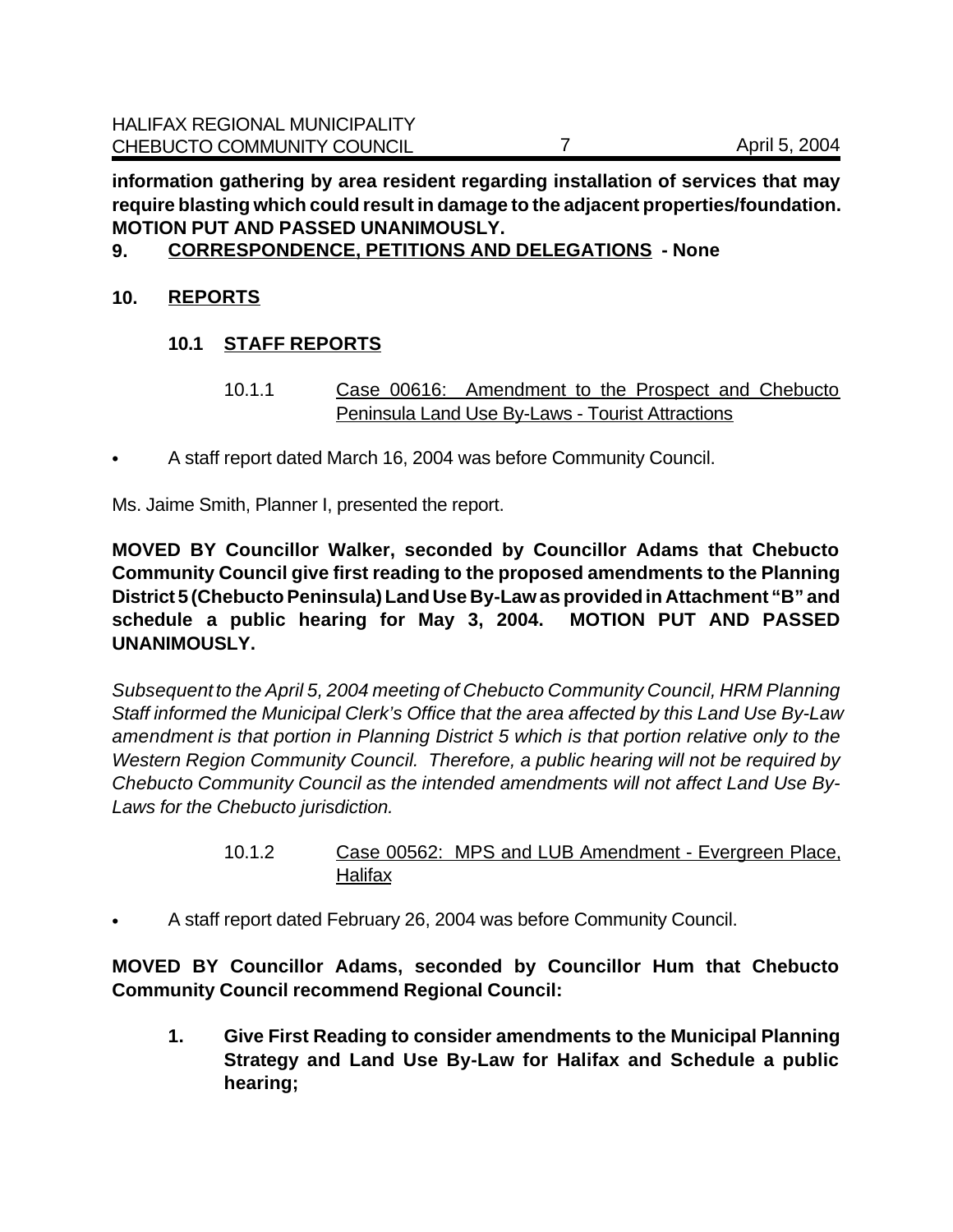## **2. Adopt the amendments to the Municipal Planning Strategy and Land Use By-Law for Halifax as shown in Attachment 1 of this report.**

#### **MOTION PUT AND PASSED UNANIMOUSLY.**

#### **10.2 DISTRICT 16 - PLANNING ADVISORY COMMITTEE REPORTS**

10.2.1 Case 00627: Amendment to Stage II Development Agreement for Swiss Chalet, 358 Lacewood Drive, Halifax.

• A staff report dated March 11, 2004 was before Community Council.

Ms. Jaime Smith, Planner, presented the report.

**MOVED BY Councillor Hum, seconded by Councillor Walker that Chebucto Community Council:**

- **1. Approve the amendments to the Stage II Development Agreement, presented as Attachment I of the report dated February 6, 2004, with an amendment to the amending agreement to state "...replacing the number '50,000' with the number '50,660'".**
- **2. Require that the development agreement be signed within 120 days, or any extension thereof granted by Community Council on request of the applicant, from the date of final approval by Community Council and any other bodies as necessary, whichever is later; otherwise this approval will be void and obligations arising hereunder shall be at an end.**

#### **MOTION PUT AND PASSED UNANIMOUSLY.**

#### **10.3 COUNCILLOR ADAMS**

10.3.1 Herring Cove Road Improvement Study - Terms of Reference and Outline of Public Participation Process

**MOVED BY Councillor Adams, seconded by Councillor Walker that HRM Staff develop a Terms of Reference and a Public Participation Process as soon as possible in order to begin public input and ensure that all stakeholders in the community; business, residential and other are represented. MOTION PUT AND PASSED UNANIMOUSLY.**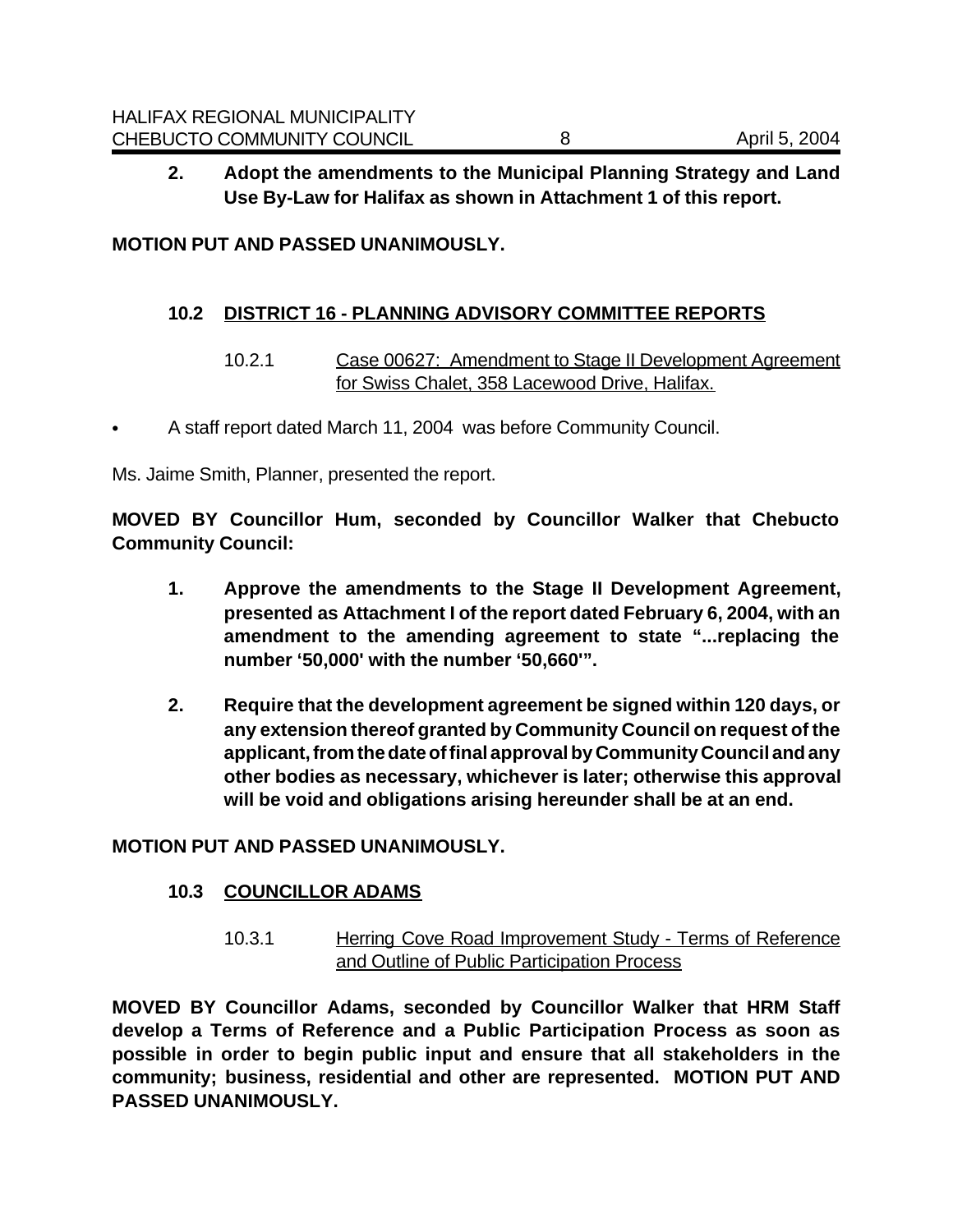## **11. MOTIONS - None**

#### **12. ADDED ITEMS**

- 12.1 26 Armshore Drive
- An Information Report dated March 24, 2004 was before Community Council.

Councillor Mosher advised this item was for information purposes only. No further action required.

#### 12.2 Belchers Marsh

Councillor Hum advised in order for the area known as "Belchers Marsh Park" to be officially named as such by the Province of Nova Scotia, the naming of the water body itself must be approved by Community Council. She added the Provincial authorities advised the name is to contain no apostrophes.

**MOVED BY Councillor Hum, seconded by Councillor Walker, that Chebucto Community Council approve the name Belchers Marsh for the water feature located in District 16 known as Belchers Marsh Park. MOTION PUT AND PASSED UNANIMOUSLY.**

12.3 Community Wharf and Liability - Councillor Adams

*MOVED BY Councillor Adams, seconded by Councillor Hum that Chebucto Community Council request HRM Staff consider the following options in regards to assuming liability of the Ketch Harbour Wharf:*

- *1. Explore the possibility of HRM assuming liability for the wharf in Ketch Harbour while allowing the Ketch Harbour Area Rate Payers Association continued management of the wharf through a management agreement that would ensure sustained utilization of the wharf by the community;*
- *2. To provide liability insurance for the Directors in the amount of \$2,500.00. Further, to bring forward the staff report presented at Regional Council regarding citizen groups and liabilities.*
- *3. Request management of the wharf remain in private hands and ensure the best interests of the community are met.*

*MOTION PUT AND PASSED UNANIMOUSLY.*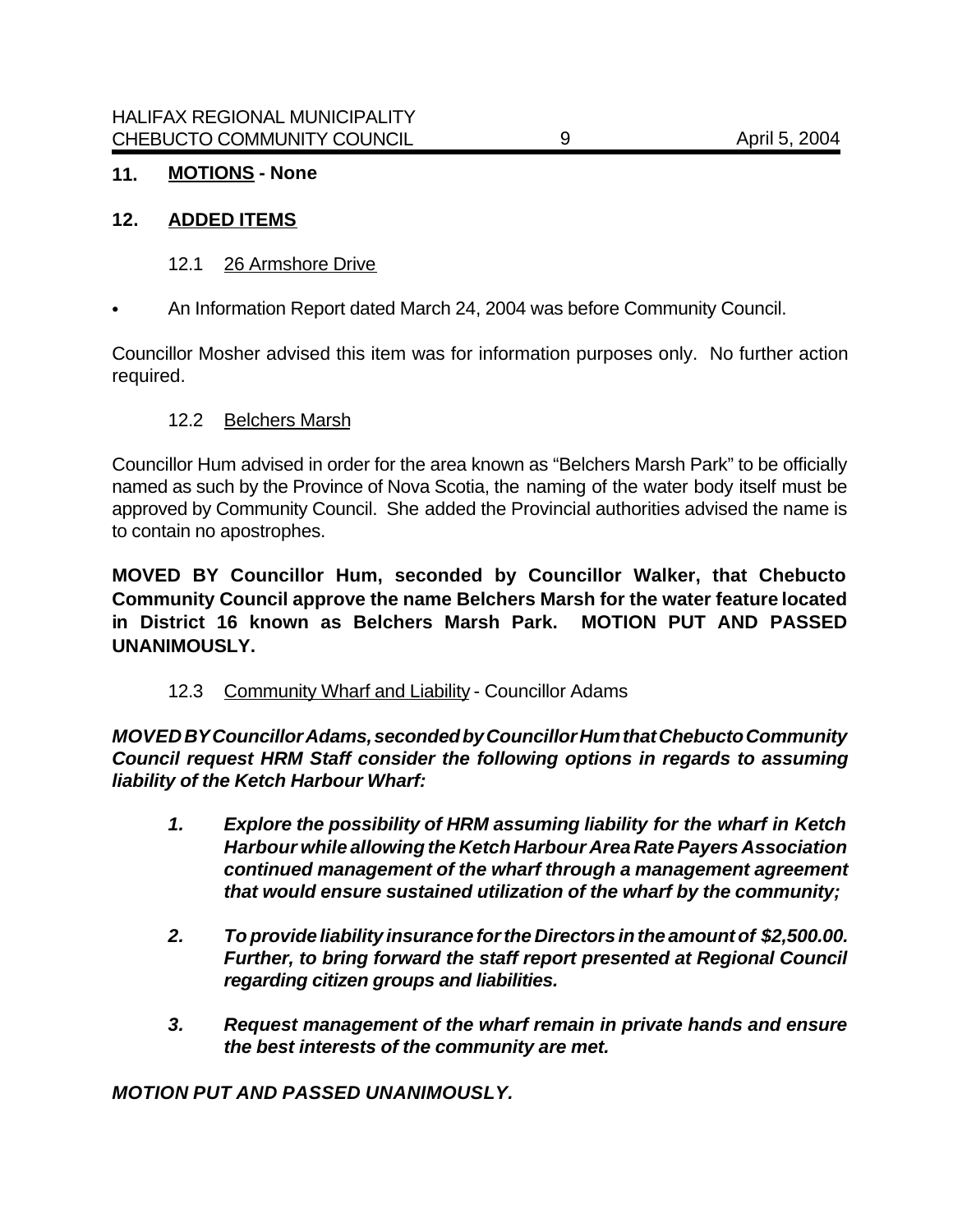*This item is to be forwarded to the Western Region Community Council for their status sheet and follow-up.*

## **13. NOTICES OF MOTION - None**

## **14. PUBLIC PARTICIPATION**

#### **Unidentified member of the public**

- No question that 26 Armshore Drive property on North West Arm has Federal approval for in filling. 2/3 of the building on the infill lot is on land purchased from an estate. In my opinion this land was a water lot (the land between high water and low water mark) and was completely covered at high tide before in filling.
- Have a copy of the blueprint of the subdivision when land was divided in '37 and '38 and also pictures of the land in the '60's, '70's and 1988 showing this land was completely covered by water at high tide.
- Have lived at 14 Armshore Drive since 1946 and am well aware of the boundaries and shoreline. If anyone with a water lot can fill it in with Federal government approval and then build buildings on the new land, I fear for the historic North West Arm which will quickly become built up and lost as an historic and heritage land mark.
- I question where the building is located in this report in comparison to the drawing as when you fill in the muddy shore (27' of rock put in the point) you increase the distance of low water from where it originally was, and I have pictures to document where the original was.

Councillor Mosher requested copies of the pictures be given to Development Officer Steve Higgins. She further advised the report has been sent to Minister Geoff Regan three times without response and added she will continue to try for a response from him.

• Pictures could be placed at Horseshoe Island to show shoreline of North West Arm and how it "used to look" including Deadman's Island, Melville Island and pictures of the industrial history of the North West Arm such as the paint factory that was once there, but this building is in the way of the view.

Councillor Mosher responded she will contact Minister Regan's office again concerning this issue and will endorse a letter be sent to Minister Regan's office if no response is received.

#### **Mr. Bob Zinck, Doull Avenue**

• Road construction from 7:00 am to 7:00 pm around Hollis Street, Lower Water Street to be done in April, May, June and July. Why can't some of this work be done overnight as it is not in a residential area and we are starting into the tourist season.